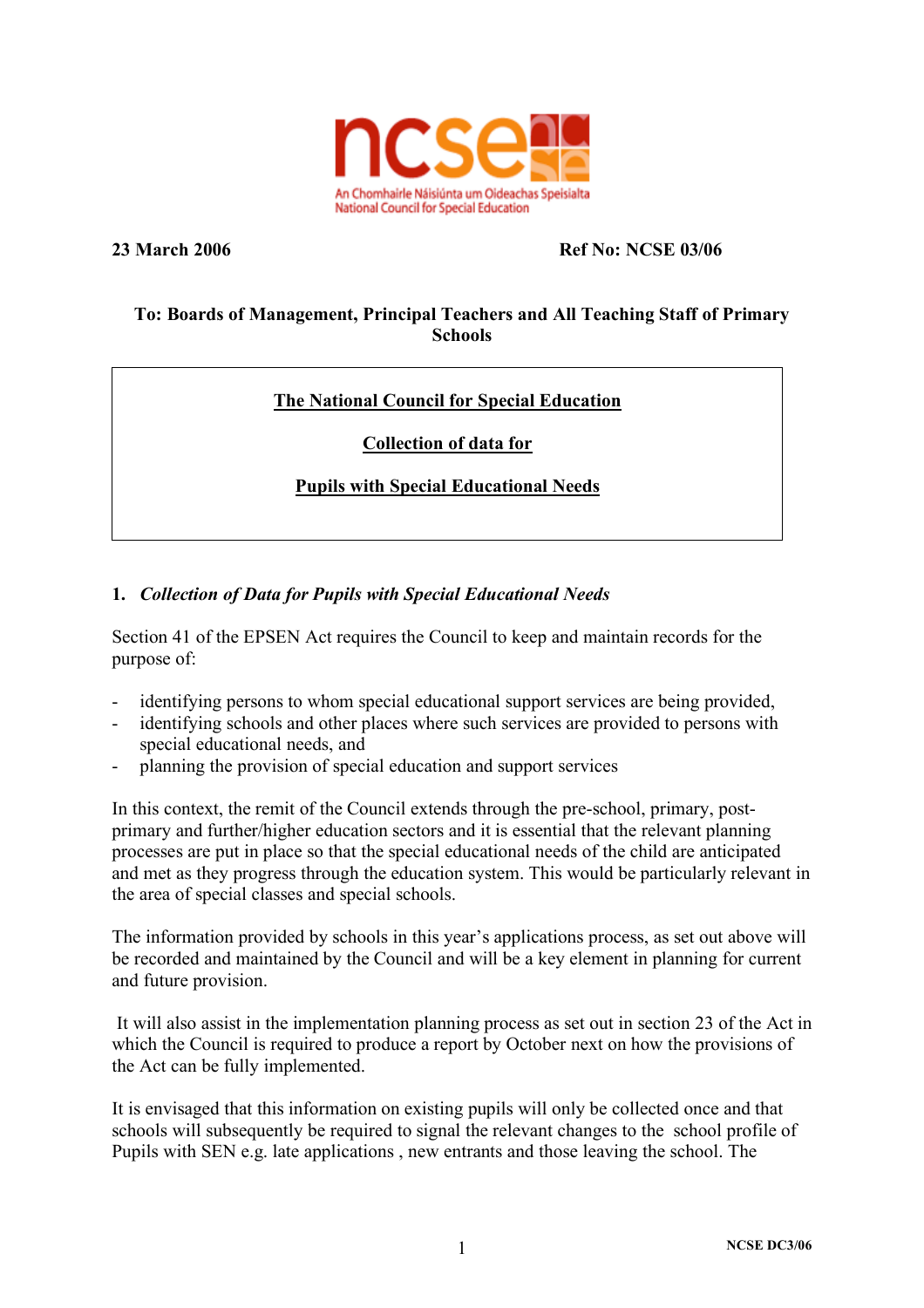capacity for the electronic transfer of information will also be examined in the near future with a view to a more efficient transfer of information process.

### *Information on Pupils with SEN Already Accessing Resources in Mainstream classes*

Applications with the SENO at the time of completion of this form should not be included**.**

o The attached forms should be completed listing all those pupils with SEN arising from a diagnosed disability who are accessing resources as per DES criteria and who will be enrolled in September 2006.

All schools should submit this information even if there are no new applications for pupils with SEN.

Separate forms should be completed in respect of pupils with High and Low incidence disabilities (see Appendices 1 & 2 attached).

This form will list:

.

- the name of the pupil
- date of birth
- PPS Number where available
- the class which the pupil is currently in
- the disability category/code (*as per Appendix4*)
- the resources the pupil is accessing (Resource Teaching, SNA, Transport, Assistive Technology).

#### *Special Schools/Special Classes in Primary Schools*

Special schools and schools with special classes should complete Appendix 3 in relation to pupils who they are currently aware will be enrolled in this setting in September 2006. These should be listed in class/group order.

On receipt of this information the SENO will contact you to obtain further information as regards resources which apply to each class/group.

This information must be returned to your SENO by Monday,  $24<sup>th</sup>$  April 2006.

Sé Goulding Principal Officer National Council for Special Education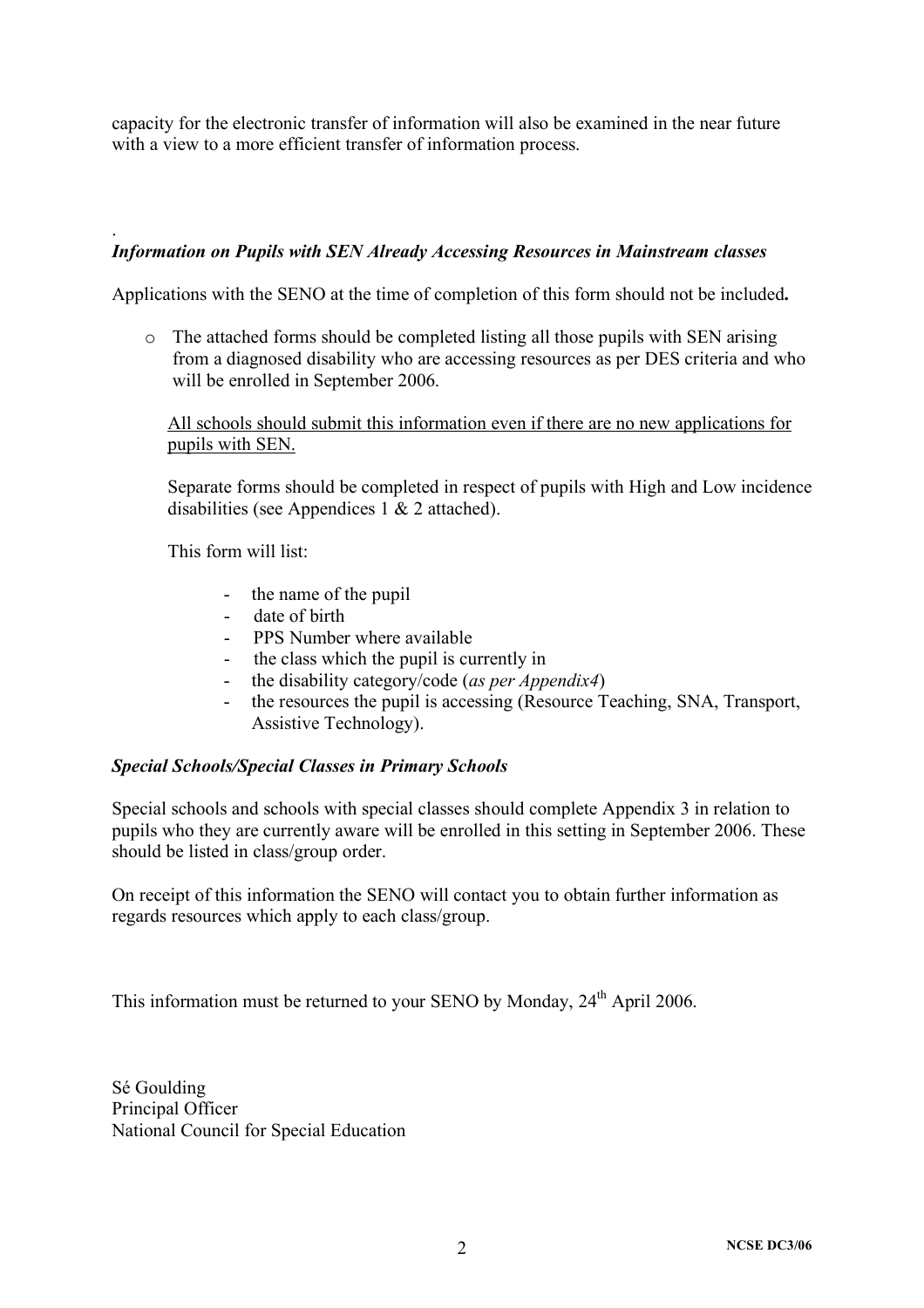

## **APPENDIX 1**

**School Name: \_\_\_\_\_\_\_\_\_\_\_\_\_\_\_\_\_\_\_\_\_\_\_ Roll No: \_\_\_\_\_\_\_\_\_\_\_\_\_\_\_ School Email Address: \_\_\_\_\_\_\_\_\_\_\_\_\_\_\_ Year: 2006/07**

# *High Incidence*

\*(Pupils who have a Specific Learning Disability, Mild General Learning Disability and or Borderline Mild General Learning Disability)

| <b>Pupil Name</b>                                                                          |         |            |                              |                |             | <b>Access Granted</b>                                         |                          |                                 |             |           |
|--------------------------------------------------------------------------------------------|---------|------------|------------------------------|----------------|-------------|---------------------------------------------------------------|--------------------------|---------------------------------|-------------|-----------|
| 1st Name                                                                                   | Surname | <b>DOB</b> | <b>PPS</b><br>N <sub>o</sub> | Year/<br>Class | Dis<br>Code | <b>General</b><br>Allocation<br>Model<br><b>Insert</b><br>Y/N | <b>SNA</b><br>Access I/S | Resource<br>Hours <sup>**</sup> | Ass<br>Tech | Transport |
|                                                                                            |         |            |                              |                |             |                                                               |                          |                                 |             |           |
|                                                                                            |         |            |                              |                |             |                                                               |                          |                                 |             |           |
|                                                                                            |         |            |                              |                |             |                                                               |                          |                                 |             |           |
|                                                                                            |         |            |                              |                |             |                                                               |                          |                                 |             |           |
|                                                                                            |         |            |                              |                |             |                                                               |                          |                                 |             |           |
|                                                                                            |         |            |                              |                |             |                                                               |                          |                                 |             |           |
|                                                                                            |         |            |                              |                |             |                                                               |                          |                                 |             |           |
|                                                                                            |         |            |                              |                |             |                                                               |                          |                                 |             |           |
| ** only to be completed in respect of Transition Hours<br>*As per Section 4 of Sp Ed 02/05 |         |            |                              |                |             |                                                               |                          |                                 |             |           |

Signature of School Principal: \_\_\_\_\_\_\_\_\_\_\_\_\_\_\_\_\_\_\_\_\_\_\_\_\_\_\_\_\_\_\_\_\_\_ Date\_\_\_\_\_\_\_\_\_\_\_\_\_\_\_\_\_\_\_\_\_\_\_\_\_\_\_\_\_\_\_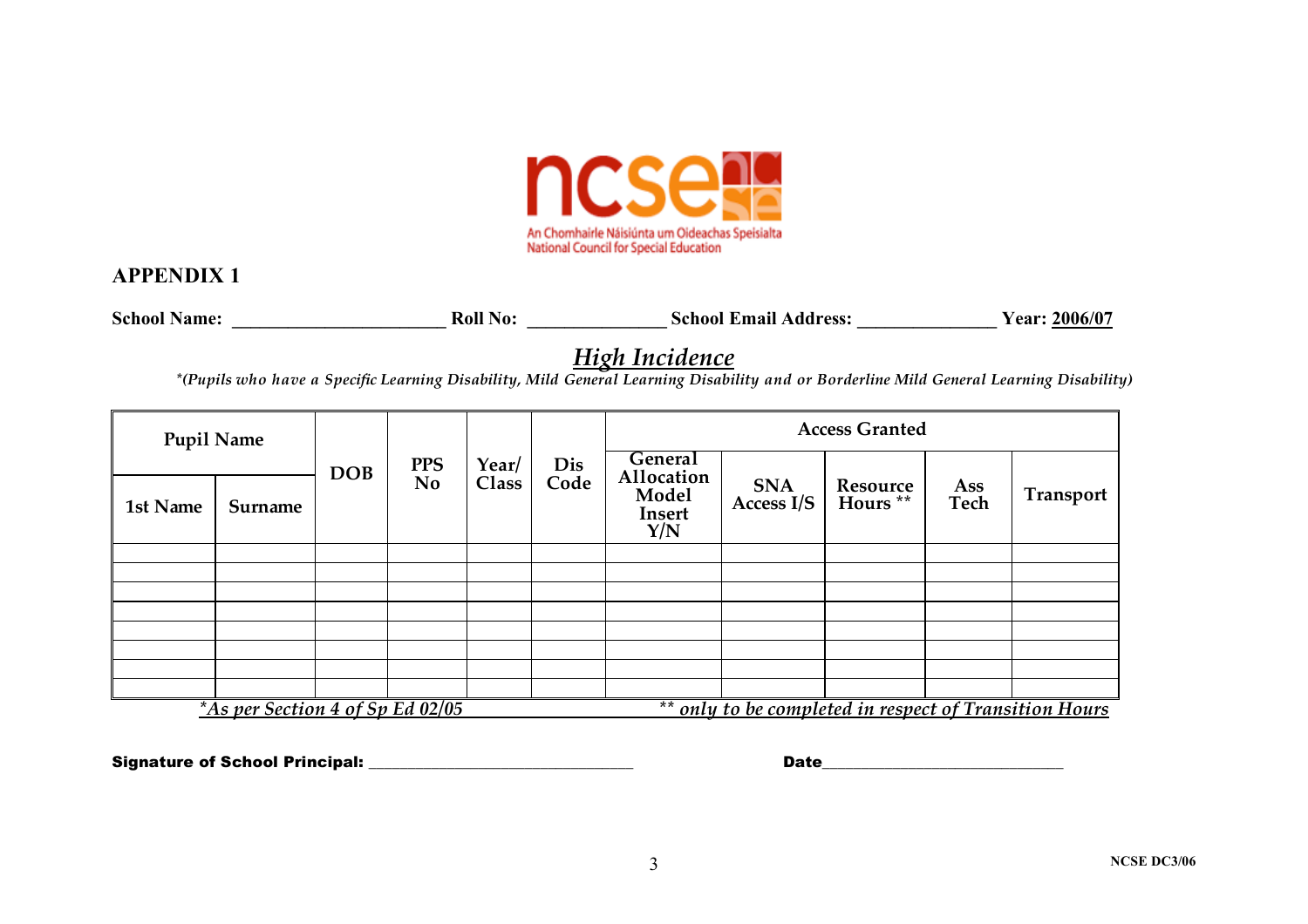

# **APPENDIX 2**

| <b>School Name:</b> |         |  |               |             | <b>School Email Address:</b> |                                           |          |           |  |
|---------------------|---------|--|---------------|-------------|------------------------------|-------------------------------------------|----------|-----------|--|
|                     |         |  |               |             |                              | Low Incidence as per Circular Sp Ed 01/05 |          |           |  |
| <b>Pupil Name</b>   |         |  | <b>PPS No</b> | Dis<br>Code | <b>Access Granted</b>        |                                           |          |           |  |
| $1st$ Name          | Surname |  |               |             | Low<br>Incidence<br>Hours    | <b>SNA Access</b><br>I/S                  | Ass Tech | Transport |  |
|                     |         |  |               |             |                              |                                           |          |           |  |
|                     |         |  |               |             |                              |                                           |          |           |  |
|                     |         |  |               |             |                              |                                           |          |           |  |
|                     |         |  |               |             |                              |                                           |          |           |  |
|                     |         |  |               |             |                              |                                           |          |           |  |
|                     |         |  |               |             |                              |                                           |          |           |  |
|                     |         |  |               |             |                              |                                           |          |           |  |
|                     |         |  |               |             |                              |                                           |          |           |  |
|                     |         |  |               |             |                              |                                           |          |           |  |
|                     |         |  |               |             |                              |                                           |          |           |  |
|                     |         |  |               |             |                              |                                           |          |           |  |

Signature of School Principal: \_\_\_\_\_\_\_\_\_\_\_\_\_\_\_\_\_\_\_\_\_\_\_\_\_\_\_\_\_\_\_\_\_\_ Date\_\_\_\_\_\_\_\_\_\_\_\_\_\_\_\_\_\_\_\_\_\_\_\_\_\_\_\_\_\_\_